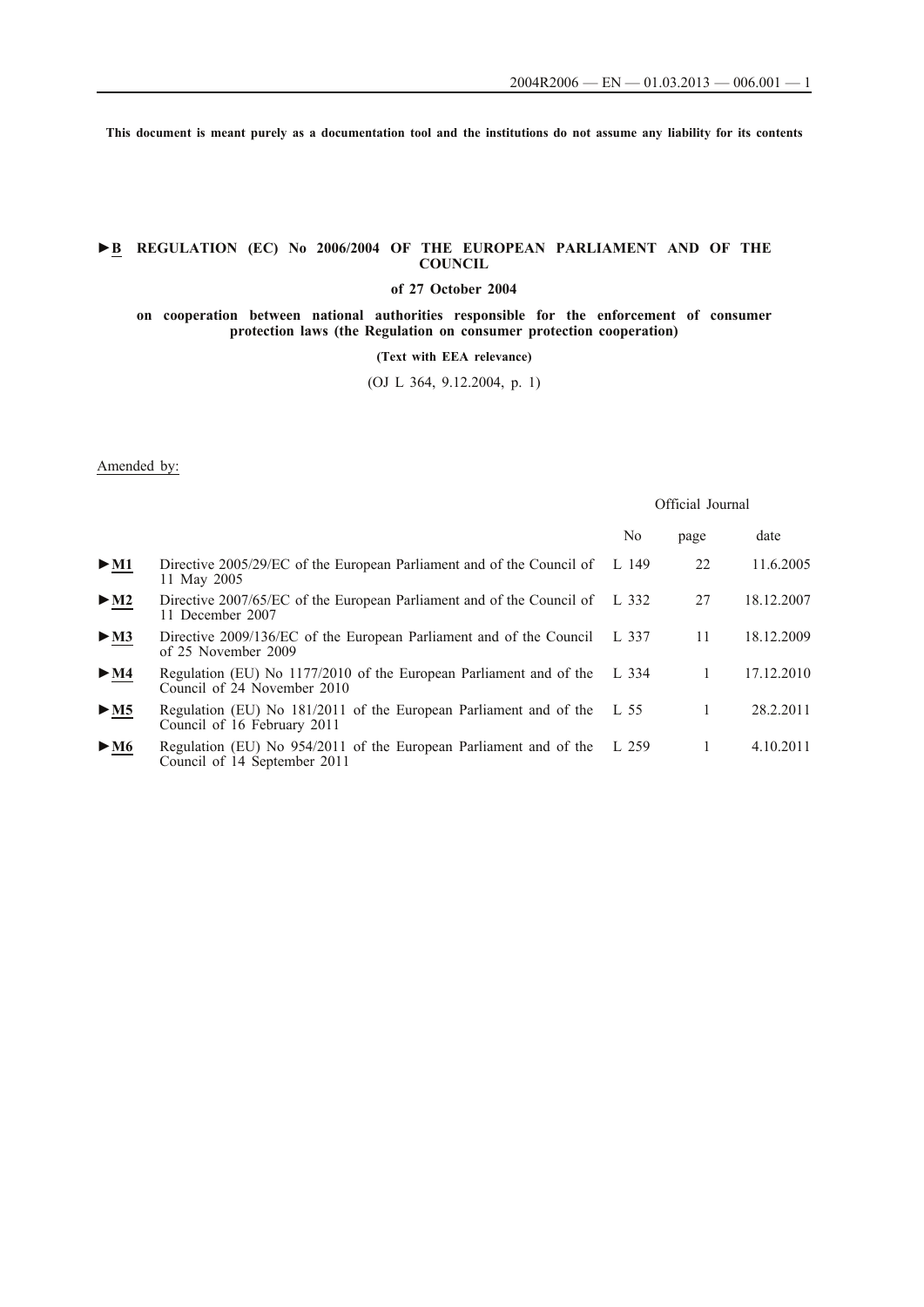## **REGULATION (EC) No 2006/2004 OF THE EUROPEAN PARLIAMENT AND OF THE COUNCIL**

## **of 27 October 2004**

## **on cooperation between national authorities responsible for the enforcement of consumer protection laws (the Regulation on consumer protection cooperation)**

### **(Text with EEA relevance)**

THE EUROPEAN PARLIAMENT AND THE COUNCIL OF THE EUROPEAN UNION,

Having regard to the Treaty establishing the European Community, and in particular Article 95 thereof,

Having regard to the proposal from the Commission,

Having regard to the opinion of the European Economic and Social Committee  $(1)$ ,

After consulting the Committee of the Regions,

Acting in accordance with the procedure laid down in Article 251 of the Treaty  $(2)$ ,

Whereas:

- (1) The Council Resolution of 8 July 1996 on cooperation between administrations for the enforcement of legislation on the internal market  $(3)$  acknowledged that a continuing effort is required to improve cooperation between administrations and invited the Member States and the Commission to examine as a matter of priority the possibility of reinforcing administrative cooperation in the enforcement of legislation.
- (2) Existing national enforcement arrangements for the laws that protect consumers' interests are not adapted to the challenges of enforcement in the internal market and effective and efficient enforcement cooperation in these cases is not currently possible. These difficulties give rise to barriers to cooperation between public enforcement authorities to detect, investigate and bring about the cessation or prohibition of intra-Community infringements of the laws that protect consumers' interests. The resulting lack of effective enforcement in crossborder cases enables sellers and suppliers to evade enforcement attempts by relocating within the Community. This gives rise to a distortion of competition for law-abiding sellers and suppliers operating either domestically or cross-border. The difficulties of enforcement in cross-border cases also undermine the confidence of consumers in taking up cross-border offers and hence their confidence in the internal market.

<sup>(1)</sup> OJ C 108, 30.4.2004, p. 86.

<sup>(2)</sup> Opinion of the European Parliament of 20 April 2004 (not yet published in the Official Journal) and Council Decision of 7 October 2004.

<sup>(3)</sup> OJ C 224, 1.8.1996, p. 3.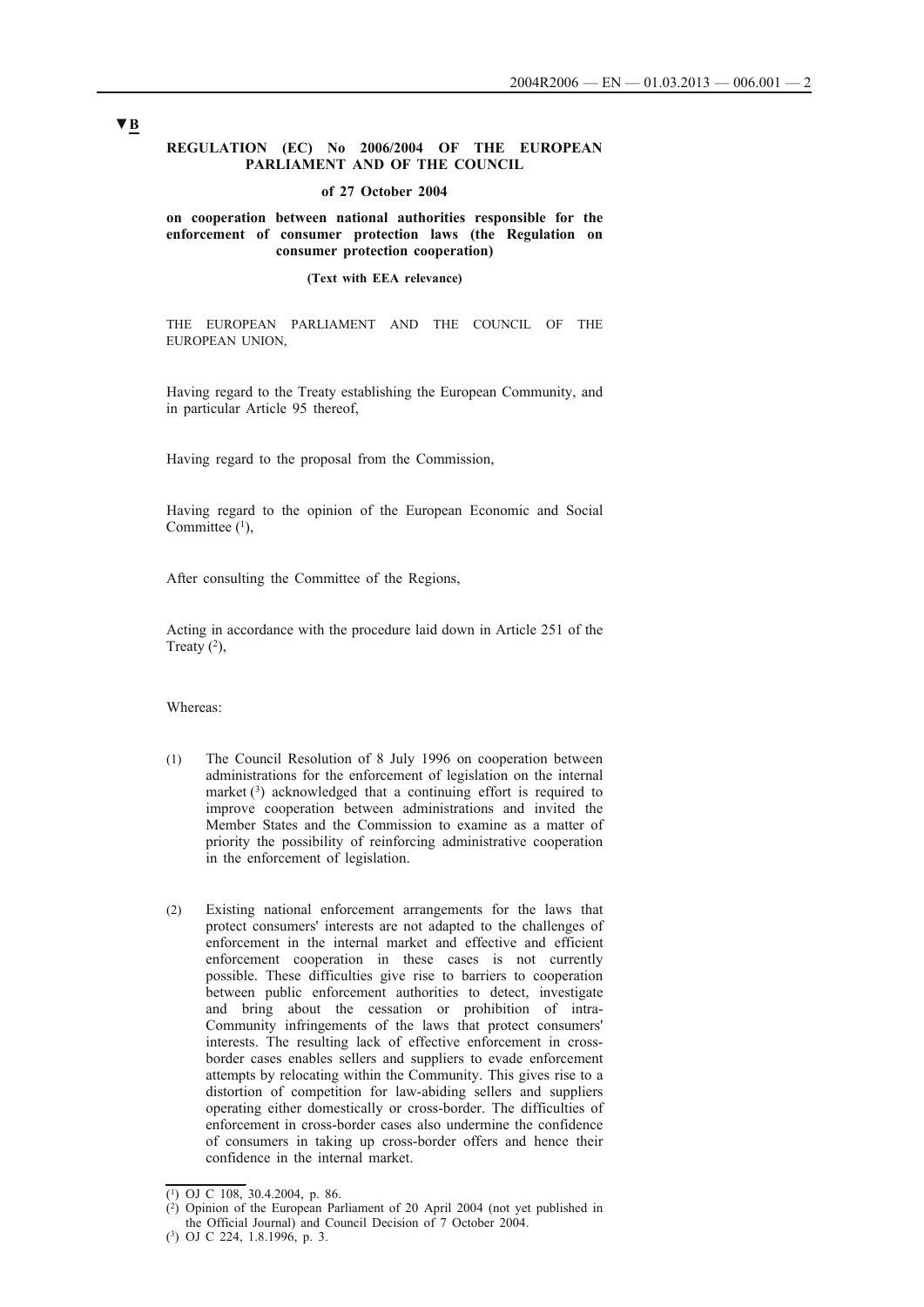- (3) It is therefore appropriate to facilitate cooperation between public authorities responsible for enforcement of the laws that protect consumers' interests in dealing with intra-Community infringements, and to contribute to the smooth functioning of the internal market, the quality and consistency of enforcement of the laws that protect consumers' interests and the monitoring of the protection of consumers' economic interests.
- (4) Enforcement cooperation networks exist in Community legislation, to protect consumers above and beyond their economic interests, not least where health is concerned. Best practice should be exchanged between the networks established by this Regulation and these other networks.
- (5) The scope of the provisions on mutual assistance in this Regulation should be limited to intra-Community infringements of Community legislation that protects consumers' interests. The effectiveness with which infringements at national level are pursued should ensure that there is no discrimination between national and intra-Community transactions. This Regulation does not affect the responsibilities of the Commission with regard to infringements of Community law by the Member States, nor does it confer on the Commission powers to stop intra-Community infringements defined in this Regulation.
- (6) The protection of consumers from intra-Community infringements requires the establishment of a network of public enforcement authorities throughout the Community and these authorities require a minimum of common investigation and enforcement powers to apply this Regulation effectively and to deter sellers or suppliers from committing intra-Community infringements.
- (7) The ability of competent authorities to cooperate freely on a reciprocal basis in exchanging information, detecting and investigating intra-Community infringements and taking action to bring about their cessation or prohibition is essential to guaranteeing the smooth functioning of the internal market and the protection of consumers.
- (8) Competent authorities should also make use of other powers or measures granted to them at national level, including the power to initiate or refer matters for criminal prosecution, in order to bring about the cessation or prohibition of intra-Community infringements without delay as a result of a request for mutual assistance, where this is appropriate.
- (9) Information exchanged between competent authorities should be subject to the strictest guarantees of confidentiality and professional secrecy in order to ensure investigations are not compromised or the reputation of sellers or suppliers unfairly harmed. Directive 95/46/EC of the European Parliament and of the Council of 24 October 1995 on the protection of individuals with regard to the processing of personal data and on the free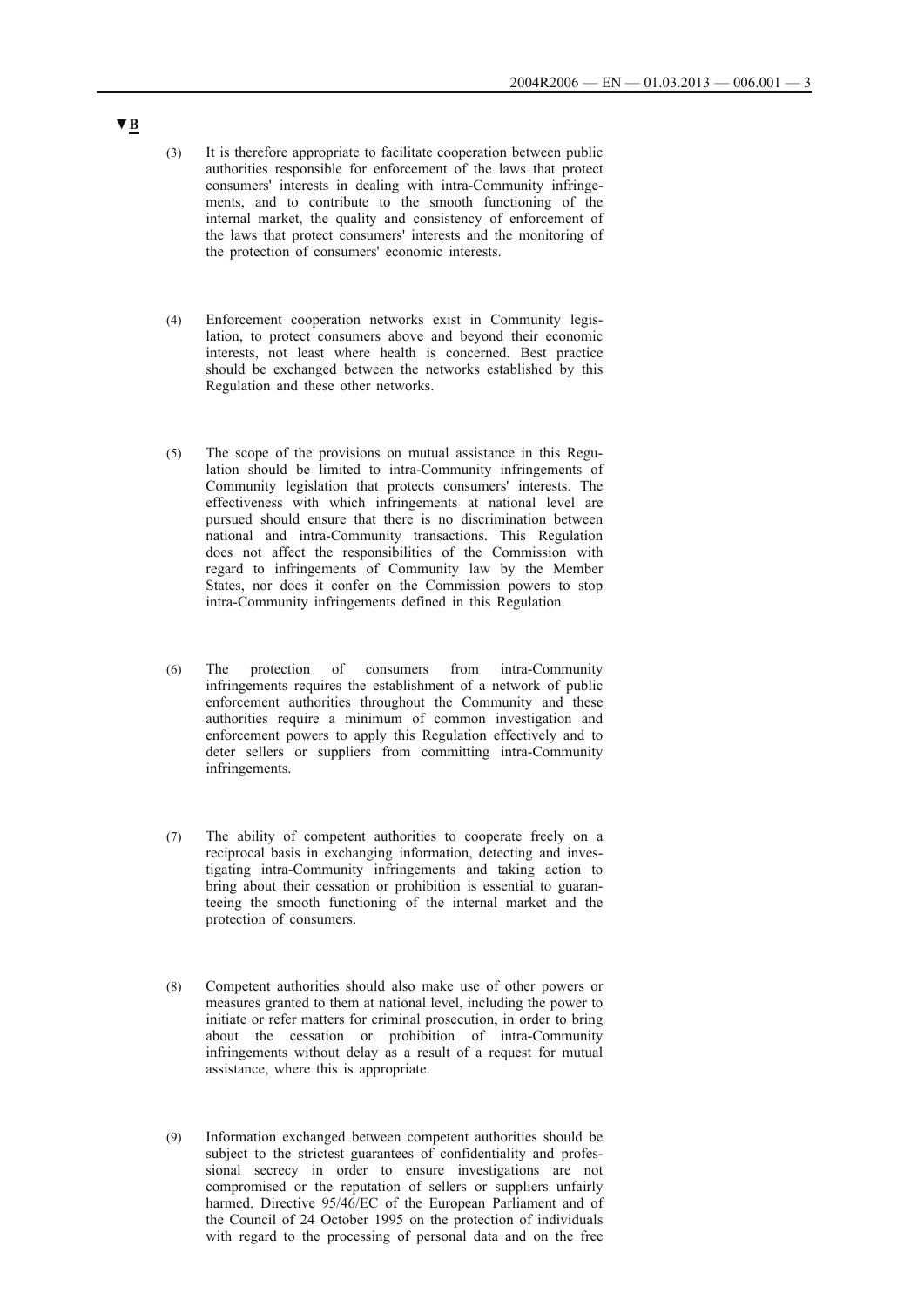movement of such data  $(1)$  and Regulation (EC) No 45/2001 of the European Parliament and of the Council of 18 December 2000 on the protection of individuals with regard to the processing of personal data by the Community institutions and bodies and on the free movement of such data  $(2)$  should apply in the context of this Regulation.

- (10) The enforcement challenges that exist go beyond the frontiers of the European Union and the interests of Community consumers need to be protected from rogue traders based in third countries. Hence, there is a need for international agreements to be negotiated with third countries regarding mutual assistance in the enforcement of the laws that protect consumers' interests. These international agreements should be negotiated at Community level in the areas covered by this Regulation in order to ensure the optimum protection of Community consumers and the smooth functioning of enforcement cooperation with third countries.
- (11) It is appropriate to coordinate at Community level the enforcement activities of the Member States in respect of intra-Community infringements in order to improve the application of this Regulation and contribute to raising the standard and consistency of enforcement.
- (12) It is appropriate to coordinate at Community level the administrative cooperation activities of the Member States, in respect of their intra-Community dimension, in order to improve the application of the laws that protect consumers' interests. This role has already been demonstrated in the establishment of the European extra-judicial network.
- (13) Where the coordination of the activities of the Member States under this Regulation entails Community financial support, the decision to grant such support shall be taken in accordance with the procedures set out in Decision No 20/2004/EC of the European Parliament and of the Council of 8 December 2003 establishing a general framework for financing Community actions in support of consumer policy for the years 2004 to 2007 (3), in particular Actions 5 and 10 set out in the Annex to that Decision and future Decisions.
- (14) Consumer organisations play an essential role in terms of consumer information and education and in the protection of consumer interests, including in the settlement of disputes, and should be encouraged to cooperate with competent authorities to enhance the application of this Regulation.
- (15) The measures necessary for the implementation of this Regulation should be adopted in accordance with Council Decision 1999/468/EC of 28 June 1999 laying down the procedures for the exercise of implementing powers conferred on the Commission  $(^4)$ .

 $(1)$  OJ L 281, 23.11.1995, p. 31. Directive as amended by Regulation (EC) No 1882/2003 (OJ L 284, 31.10.2003, p. 1).

<sup>(2)</sup> OJ L 8, 12.1.2001, p. 1.

 $(3)$  OJ L 5, 9.1.2004, p. 1. Decision as amended by Decision No 786/2004/EC (OJ L 138, 30.4.2004, p. 7).

<sup>(4)</sup> OJ L 184, 17.7.1999, p. 23.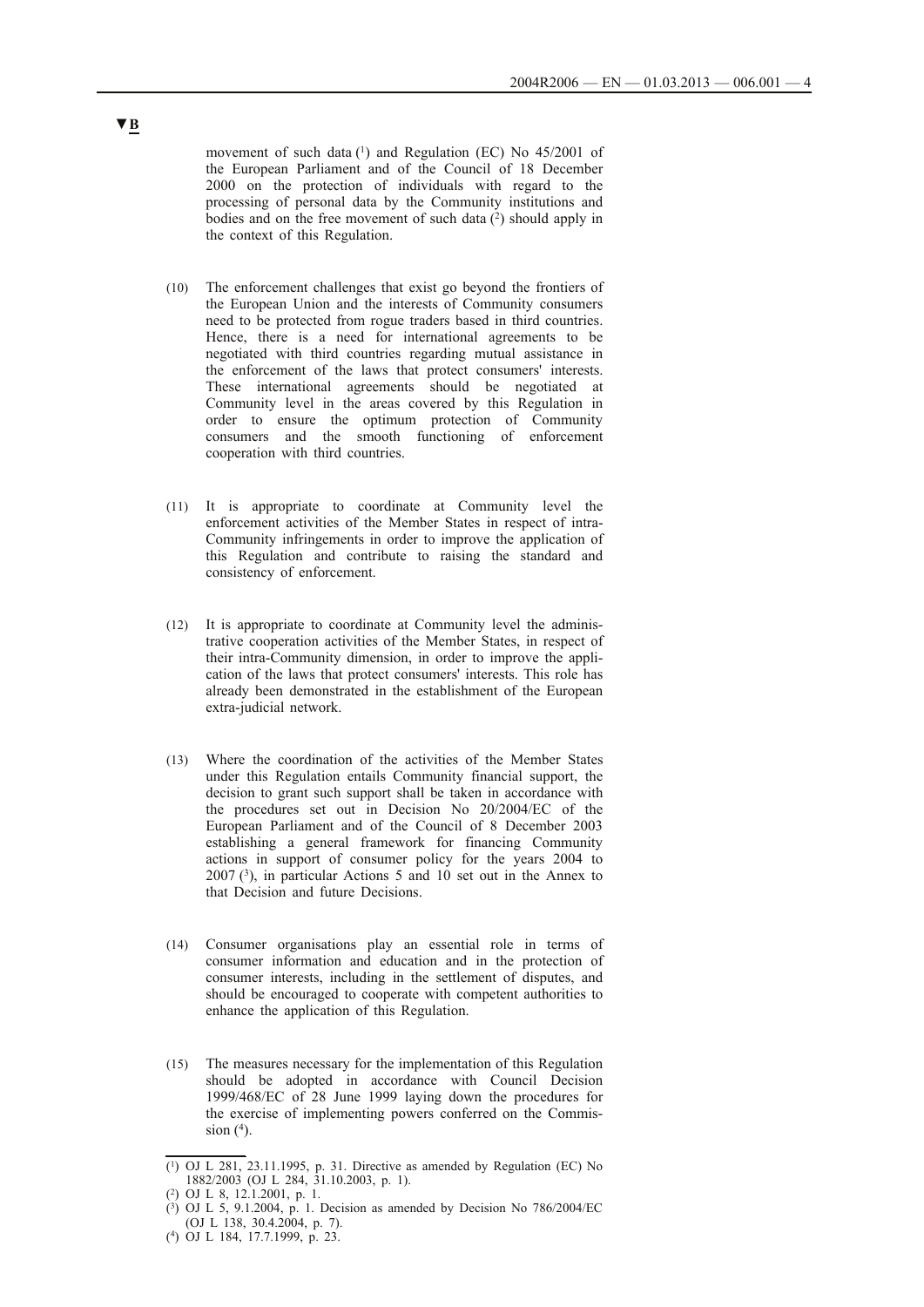- (16) The effective monitoring of the application of this Regulation and the effectiveness of consumer protection requires regular reports from the Member States.
- (17) This Regulation respects the fundamental rights and observes the principles recognised in particular by the Charter of Fundamental Rights of the European Union (1). Accordingly this Regulation should be interpreted and applied with respect to those rights and principles.
- (18) Since the objective of this Regulation, namely cooperation between national authorities responsible for the enforcement of consumer protection law, cannot be sufficiently achieved by the Member States because they cannot ensure cooperation and coordination by acting alone, and can therefore be better achieved at Community level, the Community may adopt measures, in accordance with the principle of subsidiarity as set out in Article 5 of the Treaty. In accordance with the principle of proportionality, as set out in that Article, this Regulation does not go beyond what is necessary in order to achieve that objective,

HAVE ADOPTED THIS REGULATION:

### CHAPTER I

### **INTRODUCTORY PROVISIONS**

### *Article 1*

#### **Objective**

This Regulation lays down the conditions under which the competent authorities in the Member States designated as responsible for the enforcement of the laws that protect consumers' interests shall cooperate with each other and with the Commission in order to ensure compliance with those laws and the smooth functioning of the internal market and in order to enhance the protection of consumers' economic interests.

## *Article 2*

#### **Scope**

1. The provisions on mutual assistance set out in Chapters II and III shall cover intra-Community infringements.

2. This Regulation shall be without prejudice to the Community rules on private international law, in particular rules related to court jurisdiction and applicable law.

3. This Regulation shall be without prejudice to the application in the Member States of measures relating to judicial cooperation in criminal and civil matters, in particular the operation of the European Judicial Network.

 $\overline{(^1)}$  OJ C 364, 18.12.2000, p. 1.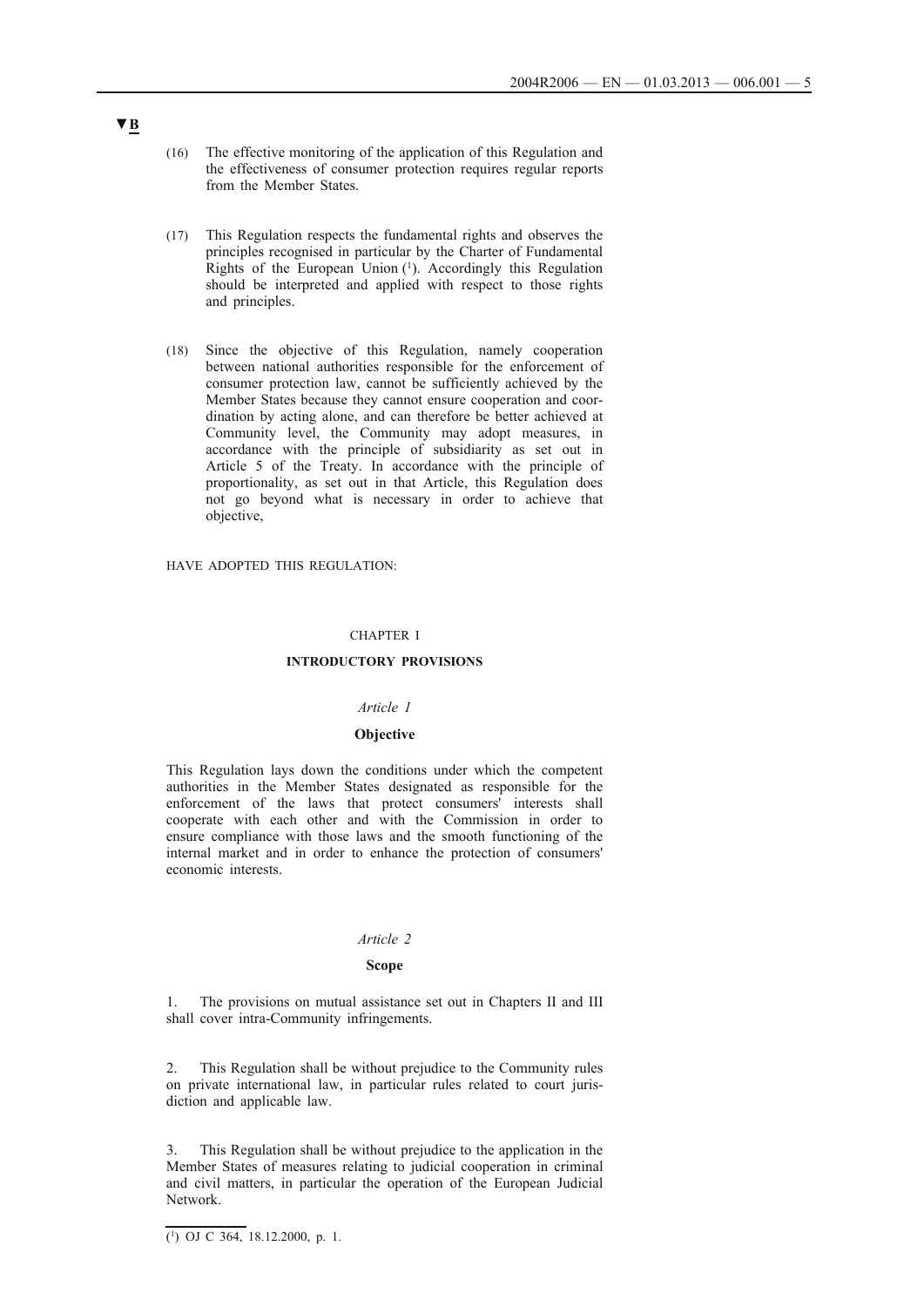4. This Regulation shall be without prejudice to the fulfilment by the Member States of any additional obligations in relation to mutual assistance on the protection of the collective economic interests of consumers, including in criminal matters, ensuing from other legal acts, including bilateral or multilateral agreements.

5. This Regulation shall be without prejudice to Directive 98/27/EC of the European Parliament and of the Council of 19 May 1998 on injunctions for the protection of consumers' interests (1).

6. This Regulation shall be without prejudice to Community law relating to the internal market, in particular those provisions concerning the free movement of goods and services.

7. This Regulation shall be without prejudice to Community law relating to television broadcasting services.

## *Article 3*

### **Definitions**

For the purposes of this Regulation:

- (a) 'laws that protect consumers' interests' means the Directives as transposed into the internal legal order of the Member States and the Regulations listed in the Annex;
- (b) 'intra-Community infringement' means any act or omission contrary to the laws that protect consumers' interests, as defined in (a), that harms, or is likely to harm, the collective interests of consumers residing in a Member State or Member States other than the Member State where the act or omission originated or took place; or where the responsible seller or supplier is established; or where evidence or assets pertaining to the act or omission are to be found;
- (c) 'competent authority' means any public authority established either at national, regional or local level with specific responsibilities to enforce the laws that protect consumers' interests;
- (d) 'single liaison office' means the public authority in each Member State designated as responsible for coordinating the application of this Regulation within that Member State;
- (e) 'competent official' means an official of a competent authority designated as responsible for the application of this Regulation;
- (f) 'applicant authority' means the competent authority that makes a request for mutual assistance;
- (g) 'requested authority' means the competent authority that receives a request for mutual assistance;
- (h) 'seller or supplier' means any natural or legal person who, in respect of the laws that protect consumers' interests, is acting for purposes relating to his trade, business, craft or profession;
- (i) 'market surveillance activities' means the actions of a competent authority designed to detect whether intra-Community infringements have taken place within its territory;

<sup>(1)</sup> OJ L 166, 11.6.1998, p. 51. Directive as last amended by Directive 2002/65/EC (OJ L 271, 9.10.2002, p. 16).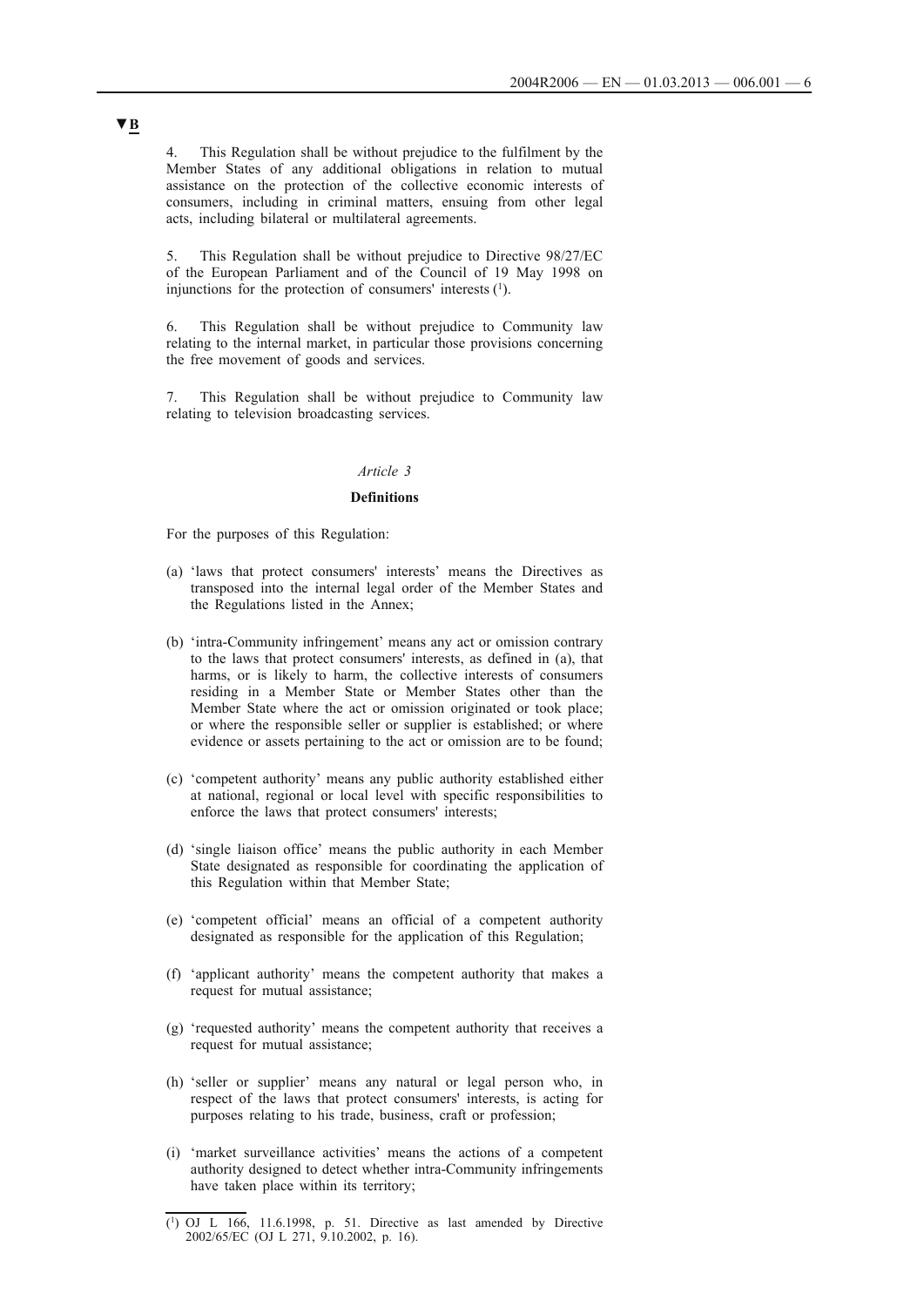- (j) 'consumer complaint' means a statement, supported by reasonable evidence, that a seller or supplier has committed, or is likely to commit, an infringement of the laws that protect consumers' interests;
- (k) 'collective interests of consumers' means the interests of a number of consumers that have been harmed or are likely to be harmed by an infringement.

#### *Article 4*

## **Competent authorities**

1. Each Member State shall designate the competent authorities and a single liaison office responsible for the application of this Regulation.

Each Member State may, if necessary in order to fulfil its obligations under this Regulation, designate other public authorities. They may also designate bodies having a legitimate interest in the cessation or prohibition of intra-Community infringements in accordance with Article 8(3).

Each competent authority shall, without prejudice to paragraph 4, have the investigation and enforcement powers necessary for the application of this Regulation and shall exercise them in conformity with national law.

4. The competent authorities may exercise the powers referred to in paragraph 3 in conformity with national law either:

- (a) directly under their own authority or under the supervision of the judicial authorities; or
- (b) by application to courts competent to grant the necessary decision, including, where appropriate, by appeal, if the application to grant the necessary decision is not successful.

5. Insofar as competent authorities exercise their powers by application to the courts in accordance with paragraph 4(b), those courts shall be competent to grant the necessary decisions.

6. The powers referred to in paragraph 3 shall only be exercised where there is a reasonable suspicion of an intra-Community infringement and shall include, at least, the right:

- (a) to have access to any relevant document, in any form, related to the intra-Community infringement;
- (b) to require the supply by any person of relevant information related to the intra-Community infringement;
- (c) to carry out necessary on-site inspections;
- (d) to request in writing that the seller or supplier concerned cease the intra-Community infringement;
- (e) to obtain from the seller or supplier responsible for intra-Community infringements an undertaking to cease the intra-Community infringement; and, where appropriate, to publish the resulting undertaking;
- (f) to require the cessation or prohibition of any intra-Community infringement and, where appropriate, to publish resulting decisions;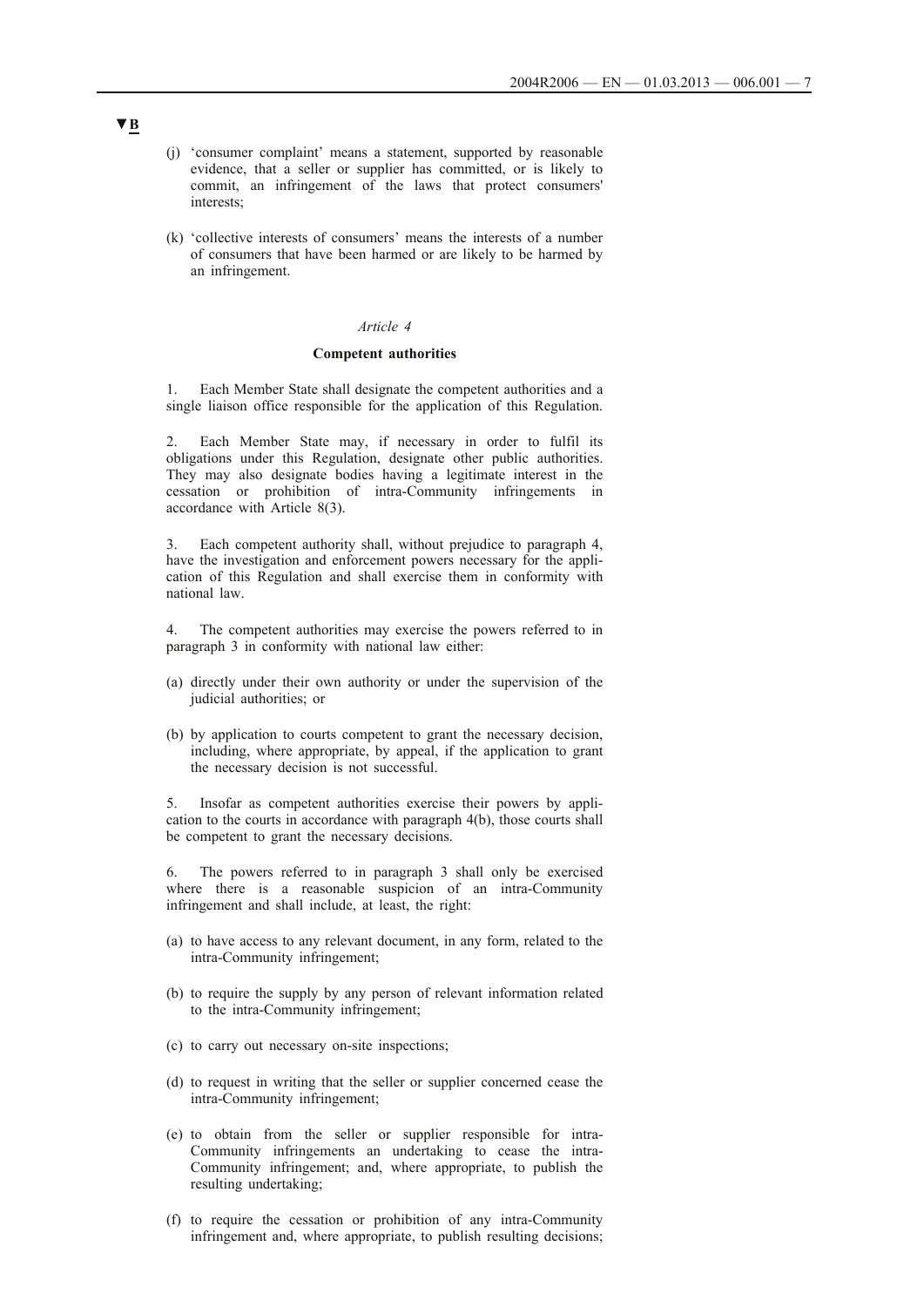(g) to require the losing defendant to make payments into the public purse or to any beneficiary designated in or under national legislation, in the event of failure to comply with the decision.

7. Member States shall ensure that competent authorities have adequate resources necessary for the application of this Regulation. The competent officials shall observe professional standards and be subject to appropriate internal procedures or rules of conduct that ensure, in particular, the protection of individuals with regard to the processing of personal data, procedural fairness and the proper observance of the confidentiality and professional secrecy provisions established in Article 13.

8. Each competent authority shall make known to the general public the rights and responsibilities it has been granted under this Regulation and shall designate the competent officials.

## *Article 5*

### **Lists**

1. Each Member State shall communicate to the Commission and the other Member States the identities of the competent authorities, of other public authorities and bodies having a legitimate interest in the cessation or prohibition of intra-Community infringements, and of the single liaison office.

The Commission shall publish and update the list of single liaison offices and competent authorities in the *Official Journal of the European Union*.

### CHAPTER II

## **MUTUAL ASSISTANCE**

## *Article 6*

## **Exchange of information on request**

1. A requested authority shall, on request from an applicant authority, in accordance with Article 4, supply without delay any relevant information required to establish whether an intra-Community infringement has occurred or to establish whether there is a reasonable suspicion it may occur.

2. The requested authority shall undertake, if necessary with the assistance of other public authorities, the appropriate investigations or any other necessary or appropriate measures in accordance with Article 4, in order to gather the required information.

3. On request from the applicant authority, the requested authority may permit a competent official of the applicant authority to accompany the officials of the requested authority in the course of their investigations.

4. The measures necessary for the implementation of this Article shall be adopted in accordance with the procedure referred to in Article 19(2).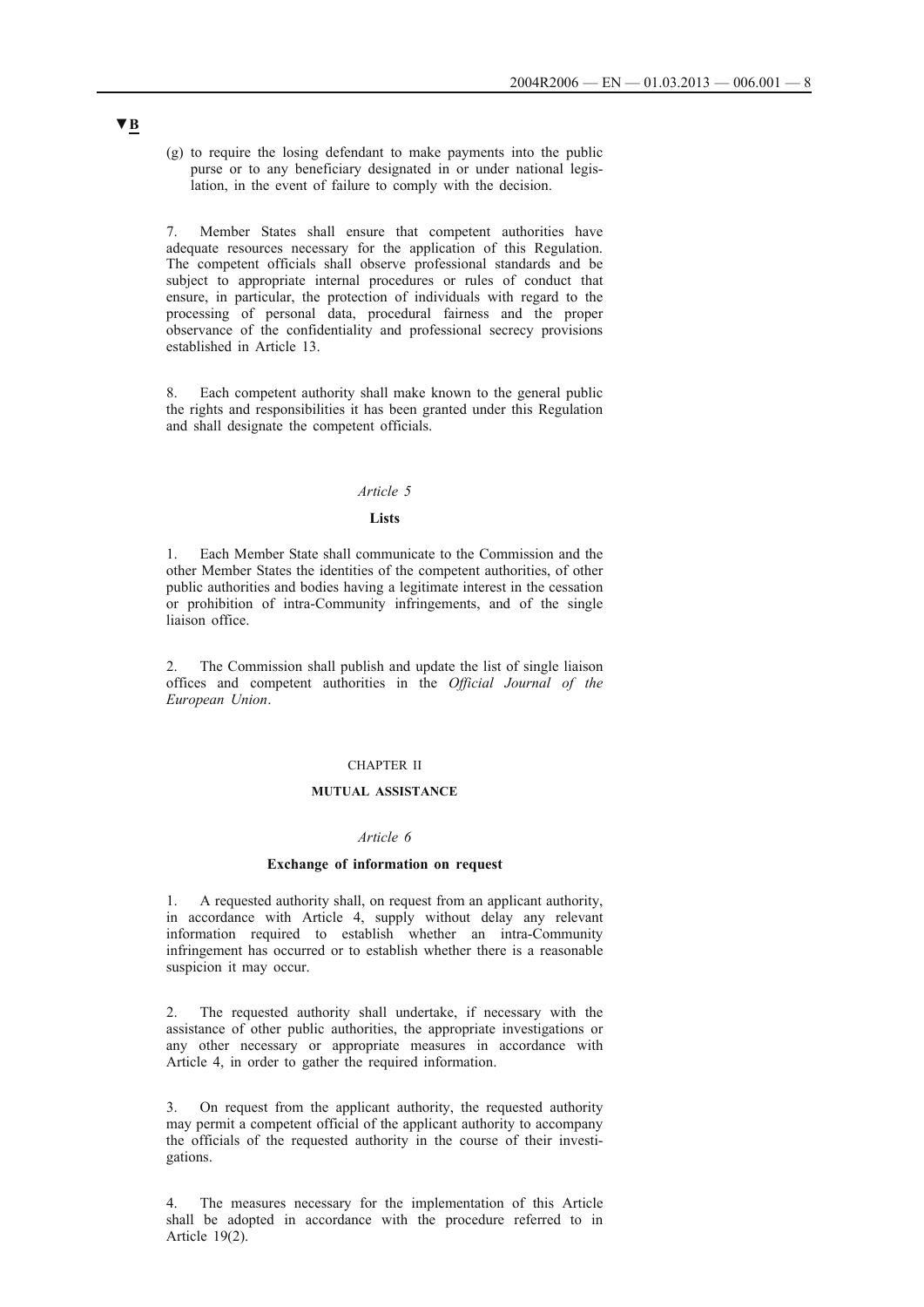### *Article 7*

## **Exchange of information without request**

1. When a competent authority becomes aware of an intra-Community infringement, or reasonably suspects that such an infringement may occur, it shall notify the competent authorities of other Member States and the Commission, supplying all necessary information, without delay.

2. When a competent authority takes further enforcement measures or receives requests for mutual assistance in relation to the intra-Community infringement, it shall notify the competent authorities of other Member States and the Commission.

3. The measures necessary for the implementation of this Article shall be adopted in accordance with the procedure referred to in Article 19(2).

#### *Article 8*

## **Requests for enforcement measures**

1. A requested authority shall, on request from an applicant authority, take all necessary enforcement measures to bring about the cessation or prohibition of the intra-Community infringement without delay.

2. In order to fulfil its obligations under paragraph 1, the requested authority shall exercise the powers set out under Article 4(6) and any additional powers granted to it under national law. The requested authority shall determine, if necessary with the assistance of other public authorities, the enforcement measures to be taken to bring about the cessation or prohibition of the intra-Community infringement in a proportionate, efficient and effective way.

3. The requested authority may also fulfil its obligations under paragraphs 1 and 2 by instructing a body designated in accordance with the second sentence of Article 4(2) as having a legitimate interest in the cessation or prohibition of intra-Community infringements to take all necessary enforcement measures available to it under national law to bring about the cessation or prohibition of the intra-Community infringement on behalf of the requested authority. In the event of a failure by that body to bring about the cessation or prohibition of the intra-Community infringement without delay, the obligations of the requested authority under paragraphs 1 and 2 shall remain.

4. The requested authority may only take the measures set out in paragraph 3 if, after consultation with the applicant authority on the use of these measures, both applicant and requested authority are in agreement that:

— use of the measures in paragraph 3 is likely to bring about the cessation or prohibition of the intra-Community infringement in at least equally efficient and effective a way as action by the requested authority,

and

— the instruction of the body designated under national law does not give rise to any disclosure to that body of information protected under Article 13.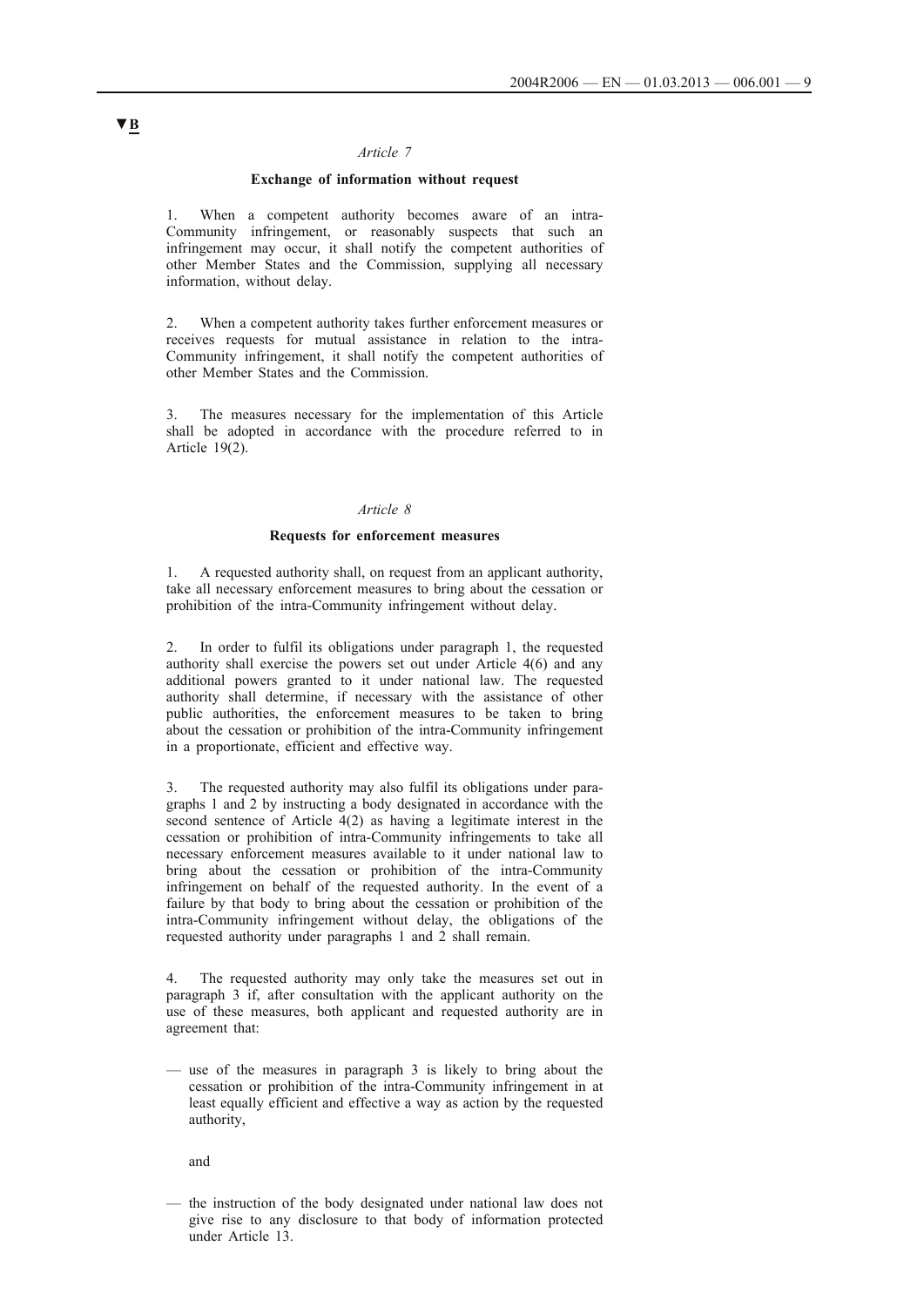5. If the applicant authority is of the opinion that the conditions set out under paragraph 4 are not fulfilled, it shall inform the requested authority in writing, setting out the grounds for its opinion. If the applicant authority and the requested authority are not in agreement, the requested authority may refer the matter to the Commission, which shall issue an opinion in accordance with the procedure referred to in Article 19(2).

6. The requested authority may consult the applicant authority in the course of taking the enforcement measures referred to in paragraphs 1 and 2. The requested authority shall notify without delay the applicant authority, the competent authorities of other Member States and the Commission of the measures taken and the effect thereof on the intra-Community infringement, including whether it has ceased.

7. The measures necessary for the implementation of this Article shall be adopted in accordance with the procedure referred to in Article 19(2).

## *Article 9*

### **Coordination of market surveillance and enforcement activities**

1. Competent authorities shall coordinate their market surveillance and enforcement activities. They shall exchange all information necessary to achieve this.

2. When competent authorities become aware that an intra-Community infringement harms the interests of consumers in more than two Member States, the competent authorities concerned shall coordinate their enforcement actions and requests for mutual assistance via the single liaison office. In particular they shall seek to conduct simultaneous investigations and enforcement measures.

3. The competent authorities shall inform the Commission in advance of this coordination and may invite the officials and other accompanying persons authorised by the Commission to participate.

The measures necessary for the implementation of this Article shall be adopted in accordance with the procedure referred to in Article 19(2).

### *Article 10*

### **Database**

1. The Commission shall maintain an electronic database in which it shall store and process the information it receives under Articles 7, 8 and 9. The database shall be made available for consultation only by the competent authorities. In relation to their responsibilities to notify information for storage in the database and the processing of personal data involved therein, the competent authorities shall be regarded as controllers in accordance with Article 2(d) of Directive 95/46/EC. In relation to its responsibilities under this Article and the processing of personal data involved therein, the Commission shall be regarded as a controller in accordance with Article 2(d) of Regulation (EC) No 45/2001.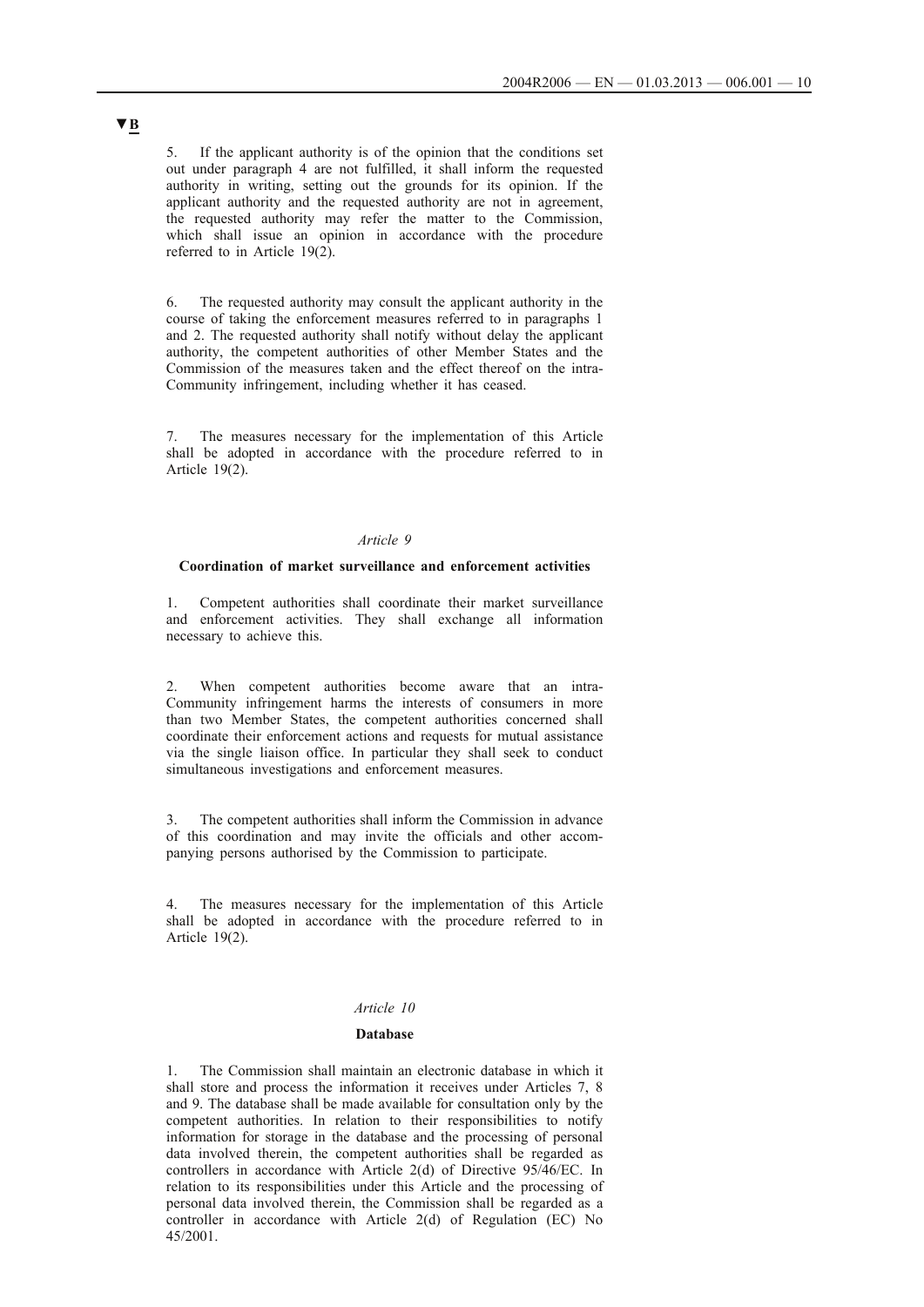2. Where a competent authority establishes that a notification of an intra-Community infringement made by it pursuant to Article 7 has subsequently proved to be unfounded, it shall withdraw the notification and the Commission shall without delay remove the information from the database. Where a requested authority notifies the Commission under Article 8(6) that an intra-Community infringement has ceased, the stored data relating to the intra-Community infringement shall be deleted five years after the notification.

3. The measures necessary for the implementation of this Article shall be adopted in accordance with the procedure referred to in Article 19(2).

#### CHAPTER III

## **CONDITIONS GOVERNING MUTUAL ASSISTANCE**

### *Article 11*

## **General responsibilities**

1. Competent authorities shall fulfil their obligations under this Regulation as though acting on behalf of consumers in their own country and on their own account or at the request of another competent authority in their own country.

2. Member States shall take all necessary measures to ensure effective coordination of the application of this Regulation by the competent authorities, other public authorities, bodies having a legitimate interest in the cessation or prohibition of intra-Community infringements designated by them and the competent courts, through the single liaison office.

3. Member States shall encourage cooperation between the competent authorities and any other bodies having a legitimate interest under national law in the cessation or prohibition of intra-Community infringements to ensure that potential intra-Community infringements are notified to competent authorities without delay.

## *Article 12*

## **Request for mutual assistance and information exchange procedures**

1. The applicant authority shall ensure that all requests for mutual assistance contain sufficient information to enable a requested authority to fulfil the request, including any necessary evidence obtainable only in the territory of the applicant authority.

2. Requests shall be sent by the applicant authority to the single liaison office of the requested authority, via the single liaison office of the applicant authority. Requests shall be forwarded by the single liaison office of the requested authority to the appropriate competent authority without delay.

3. Requests for assistance and all communication of information shall be made in writing using a standard form and communicated electronically via the database established in Article 10.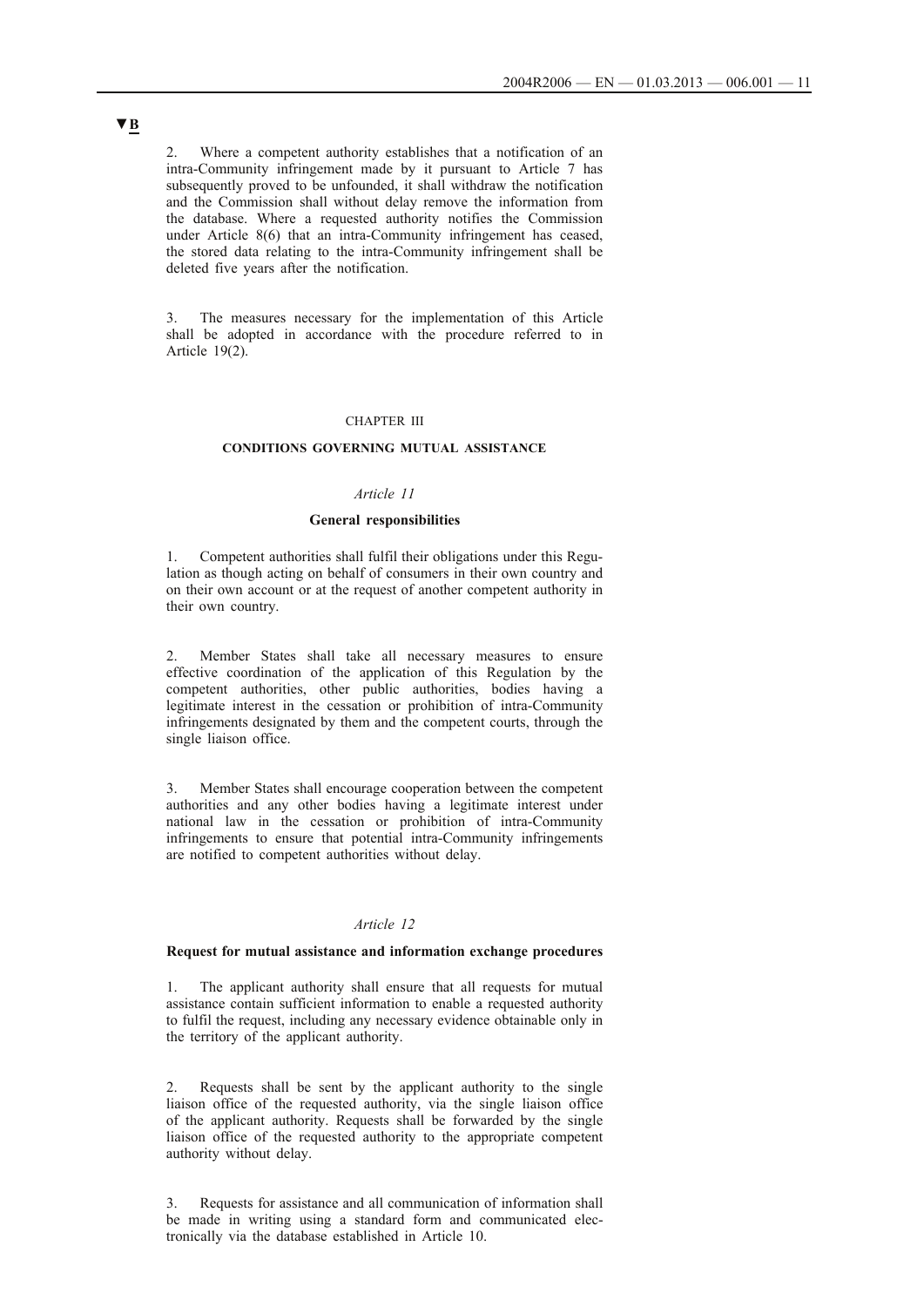4. The languages used for requests and for the communication of information shall be agreed by the competent authorities in question before requests have been made. If no agreement can be reached, requests shall be communicated in the official language(s) of the Member State of the applicant authority and responses in the official language(s) of the Member State of the requested authority.

5. Information communicated as a result of a request shall be communicated directly to the applicant authority and simultaneously to the single liaison offices of the applicant and requested authorities.

6. The measures necessary for the implementation of this Article shall be adopted in accordance with the procedure referred to in Article 19(2).

## *Article 13*

## **Use of information and protection of personal data and professional and commercial secrecy**

1. Information communicated may only be used for the purposes of ensuring compliance with the laws that protect consumers' interests.

2. Competent authorities may invoke as evidence any information, documents, findings, statements, certified true copies or intelligence communicated, on the same basis as similar documents obtained in their own country.

3. Information communicated in any form to persons working for competent authorities, courts, other public authorities and the Commission, including information notified to the Commission and stored on the database referred to in Article 10, the disclosure of which would undermine:

- the protection of the privacy and the integrity of the individual, in particular in accordance with Community legislation regarding the protection of personal data,
- the commercial interests of a natural or legal person, including intellectual property,
- court proceedings and legal advice,
	- or

— the purpose of inspections or investigations,

shall be confidential and be covered by the obligation of professional secrecy, unless its disclosure is necessary to bring about the cessation or prohibition of an intra-Community infringement and the authority communicating the information consents to its disclosure.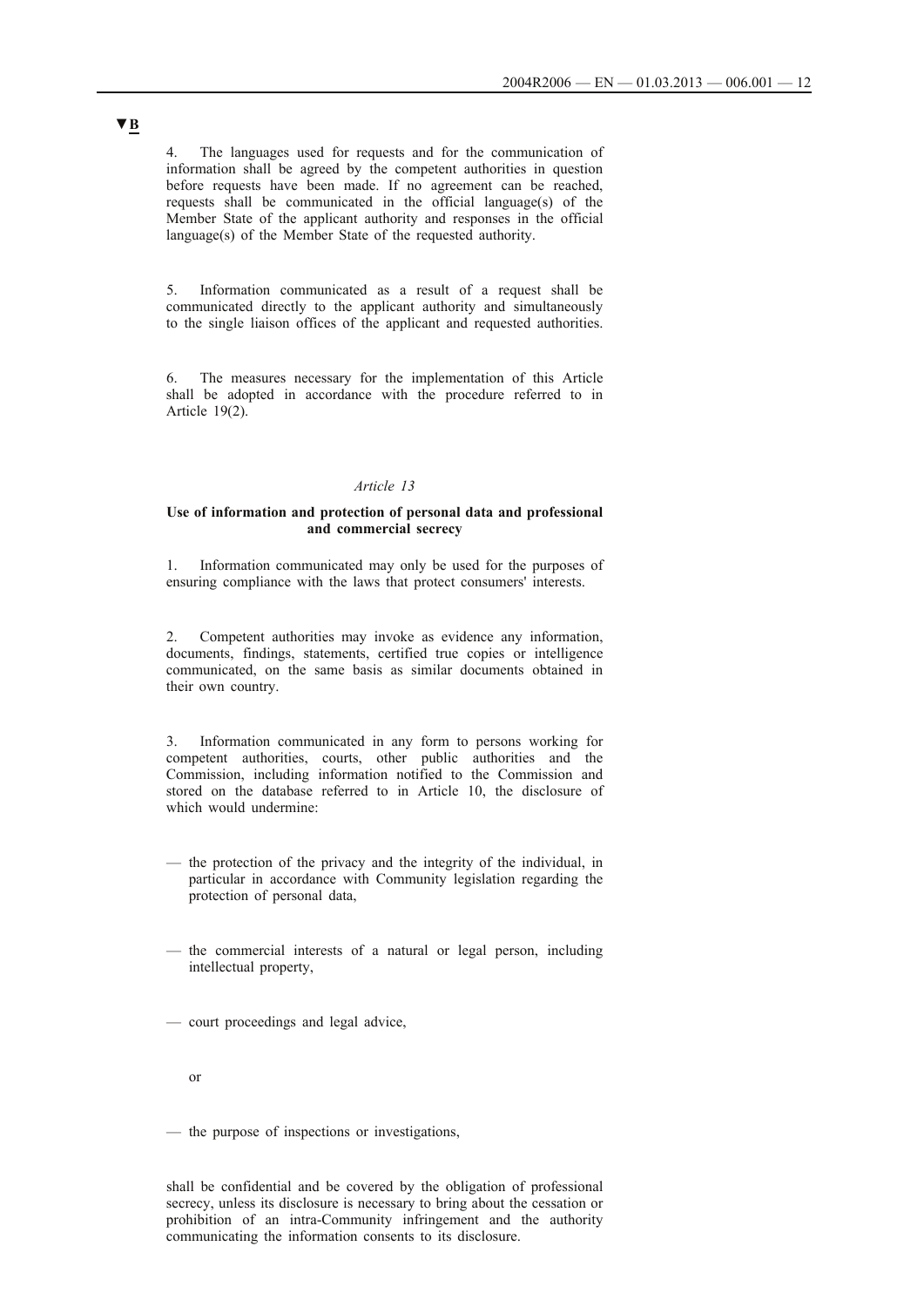4. For the purpose of applying this Regulation, Member States shall adopt the legislative measures necessary to restrict the rights and obligations under Articles 10, 11 and 12 of Directive 95/46/EC as necessary to safeguard the interests referred to in Article 13(1)(d) and (f) of that Directive. The Commission may restrict the rights and obligations under Articles  $4(1)$ ,  $11$ ,  $12(1)$ ,  $13$  to  $17$  and  $37(1)$  of Regulation (EC) No 45/2001 where such restriction constitutes a necessary measure to safeguard the interests referred to in Article  $20(1)(a)$  and (e) of that Regulation.

5. The measures necessary for the implementation of this Article shall be adopted in accordance with the procedure referred to in Article 19(2).

## *Article 14*

## **Information exchange with third countries**

1. When a competent authority receives information from an authority of a third country, it shall communicate the information to the relevant competent authorities of other Member States, insofar as it is permitted so to do by bilateral assistance agreements with the third country and in accordance with Community legislation regarding the protection of individuals with regard to the processing of personal data.

2. Information communicated under this Regulation may also be communicated to an authority of a third country by a competent authority under a bilateral assistance agreement with the third country, provided the consent of the competent authority that originally communicated the information has been obtained and in accordance with Community legislation regarding the protection of individuals with regard to the processing of personal data.

#### *Article 15*

### **Conditions**

1. Member States shall waive all claims for the reimbursement of expenses incurred in applying this Regulation. However, the Member State of the applicant authority shall remain liable to the Member State of the requested authority for any costs and any losses incurred as a result of measures held to be unfounded by a court as far as the substance of the intra-Community infringement is concerned.

2. A requested authority may refuse to comply with a request for enforcement measures under Article 8, following consultation with the applicant authority, if:

- (a) judicial proceedings have already been initiated or final judgment has already been passed in respect of the same intra-Community infringements and against the same sellers or suppliers before the judicial authorities in the Member State of the requested or applicant authority;
- (b) in its opinion, following appropriate investigation by the requested authority, no intra-Community infringement has taken place;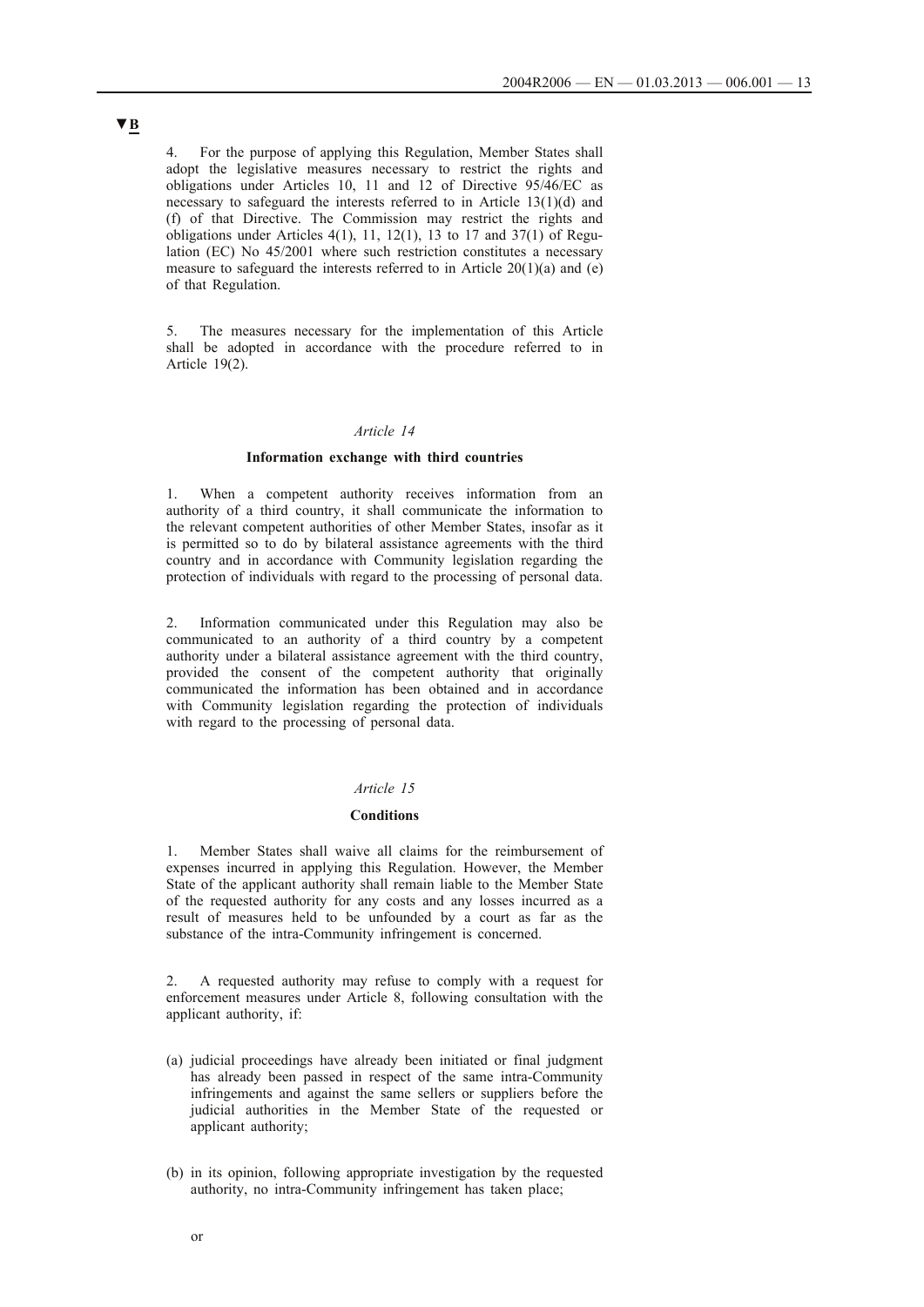(c) in its opinion the applicant authority has not provided sufficient information in accordance with Article 12(1) except when the requested authority has already refused to comply with a request under paragraph  $(3)(c)$  in relation to the same intra-Community infringement.

3. A requested authority may refuse to comply with a request for information under Article 6 if:

- (a) in its opinion, following consultation with the applicant authority, the information requested is not required by the applicant authority to establish whether an intra-Community infringement has occurred or to establish whether there is a reasonable suspicion it may occur;
- (b) the applicant authority does not agree that the information is subject to the provisions on confidentiality and professional secrecy set out in Article 13(3);

or

(c) criminal investigations or judicial proceedings have already been initiated or final judgment has already been passed in respect of the same intra-Community infringements and against the same sellers or suppliers before the judicial authorities in the Member State of the requested or applicant authority.

4. A requested authority may decide not to comply with the obligations referred to in Article 7 if criminal investigations or judicial proceedings have already been initiated or final judgment has already been passed in respect of the same intra-Community infringements and against the same sellers or suppliers before the judicial authorities in the Member State of the requested or applicant authority.

5. The requested authority shall inform the applicant authority and the Commission of the grounds for refusing to comply with a request for assistance. The applicant authority may refer the matter to the Commission which shall issue an opinion, in accordance with the procedure referred to in Article 19(2).

6. The measures necessary for the implementation of this Article shall be adopted in accordance with the procedure referred to in Article 19(2).

#### CHAPTER IV

## **COMMUNITY ACTIVITIES**

### *Article 16*

### **Enforcement coordination**

1. To the extent necessary to achieve the objectives of this Regulation, Member States shall inform each other and the Commission of their activities of Community interest in areas such as:

- (a) the training of their consumer protection enforcement officials, including language training and the organisation of training seminars;
- (b) the collection and classification of consumer complaints;
- (c) the development of sector-specific networks of competent officials;
- (d) the development of information and communication tools;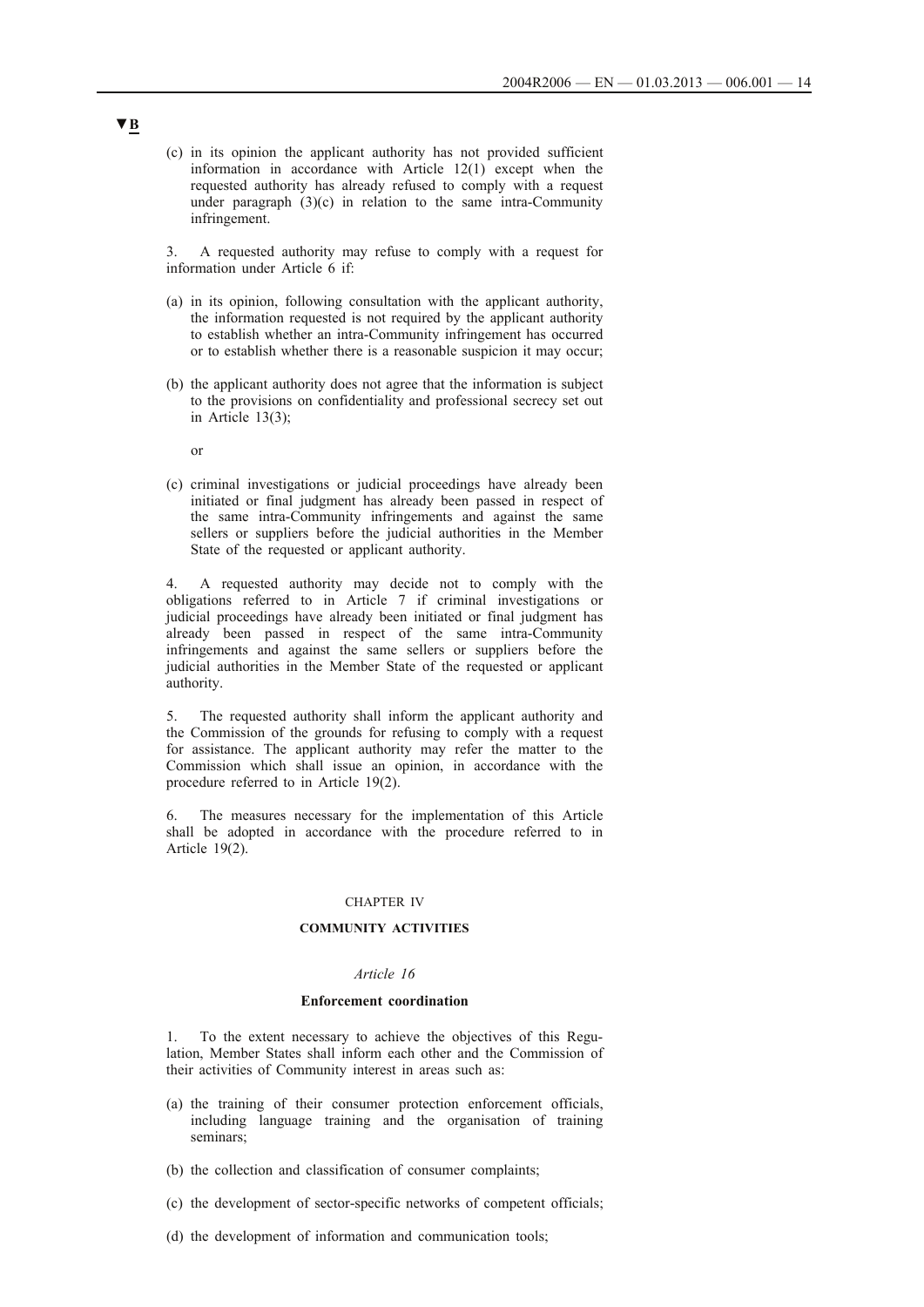- (e) the development of standards, methodologies and guidelines for consumer protection enforcement officials;
- (f) the exchange of their officials.

Member States may, in cooperation with the Commission, carry out common activities in the areas referred to in (a) to (f). The Member States shall, in cooperation with the Commission, develop a common framework for the classification of consumer complaints.

2. The competent authorities may exchange competent officials in order to improve cooperation. The competent authorities shall take the necessary measures to enable exchanged competent officials to play an effective part in activities of the competent authority. To this end such officials shall be authorised to carry out the duties entrusted to them by the host competent authority in accordance with the laws of its Member State.

3. During the exchange the civil and criminal liability of the competent official shall be treated in the same way as that of the officials of the host competent authority. Exchanged competent officials shall observe professional standards and be subject to the appropriate internal rules of conduct of the host competent authority that ensure, in particular, the protection of individuals with regard to the processing of personal data, procedural fairness and the proper observance of the confidentiality and professional secrecy provisions established in Article 13.

4. The Community measures necessary for the implementation of this Article, including the arrangements for implementing common activities, shall be adopted in accordance with the procedure referred to in Article 19(2).

### *Article 17*

### **Administrative cooperation**

1. To the extent necessary to achieve the objectives of this Regulation, Member States shall inform each other and the Commission of their activities of Community interest in areas such as:

- (a) consumer information and advice;
- (b) support of the activities of consumer representatives;
- (c) support of the activities of bodies responsible for the extra-judicial settlement of consumer disputes;
- (d) support of consumers' access to justice;
- (e) collection of statistics, the results of research or other information relating to consumer behaviour, attitudes and outcomes.

Member States may, in cooperation with the Commission, carry out common activities in the areas referred to in (a) to (e). The Member States shall, in cooperation with the Commission, develop a common framework for the activities referred to in (e).

2. The Community measures necessary for the implementation of this Article, including the arrangements for implementing common activities, shall be adopted in accordance with the procedure referred to in Article 19(2).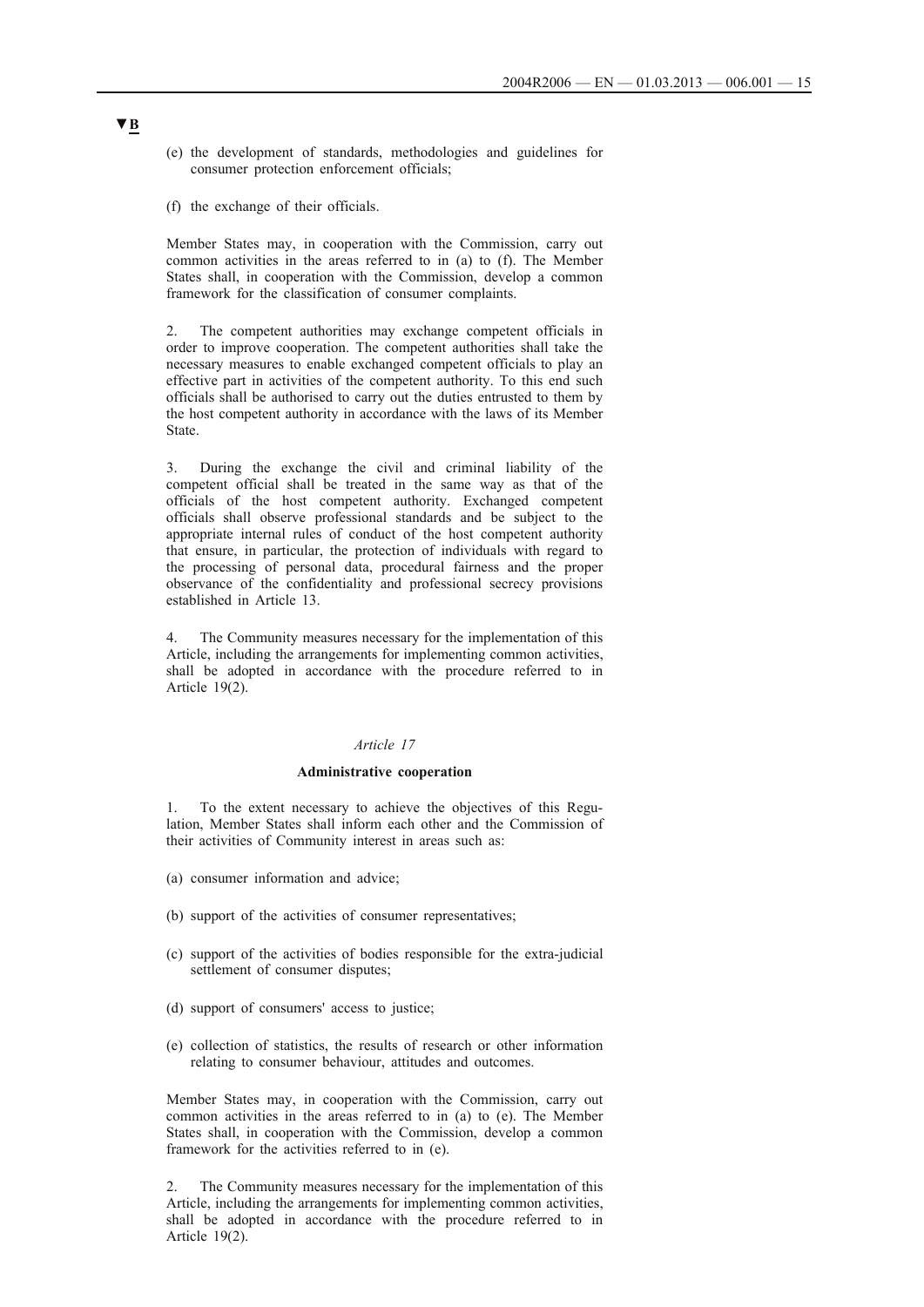### *Article 18*

### **International agreements**

The Community shall cooperate with third countries and with the competent international organisations in the areas covered by this Regulation in order to enhance the protection of consumers' economic interests. The arrangements for cooperation, including the establishment of mutual assistance arrangements, may be the subject of agreements between the Community and the third countries concerned.

## CHAPTER V

#### **FINAL PROVISIONS**

## *Article 19*

## **Committee procedure**

1. The Commission shall be assisted by a Committee.

2. Where reference is made to this paragraph, Articles 5 and 7 of Decision 1999/468/EC shall apply, having regard to the provisions of Article 8 thereof.

The period laid down in Article 5(6) of Decision 1999/468/EC shall be set at three months.

3. The Committee shall adopt its Rules of Procedure.

#### *Article 20*

### **Committee tasks**

1. The Committee may examine all matters relating to the application of this Regulation raised by its chairman, either on his own initiative or at the request of the representative of a Member State.

2. In particular, it shall examine and evaluate how the arrangements for cooperation provided for in this Regulation are working.

## *Article 21*

### **Reports**

1. Member States shall communicate to the Commission the text of any provisions of national law that they adopt, or of agreements other than to deal with individual cases that they conclude, on matters covered by this Regulation.

2. Every two years from the date of entry into force of this Regulation, the Member States shall report to the Commission on the application of this Regulation. The Commission shall make these reports publicly available.

- 3. The reports shall address:
- (a) any new information about the organisation, powers, resources or responsibilities of the competent authorities;
- (b) any information concerning trends, means or methods of committing intra-Community infringements, particularly those that have revealed shortcomings or lacunae in this Regulation or in the laws that protect consumers' interests;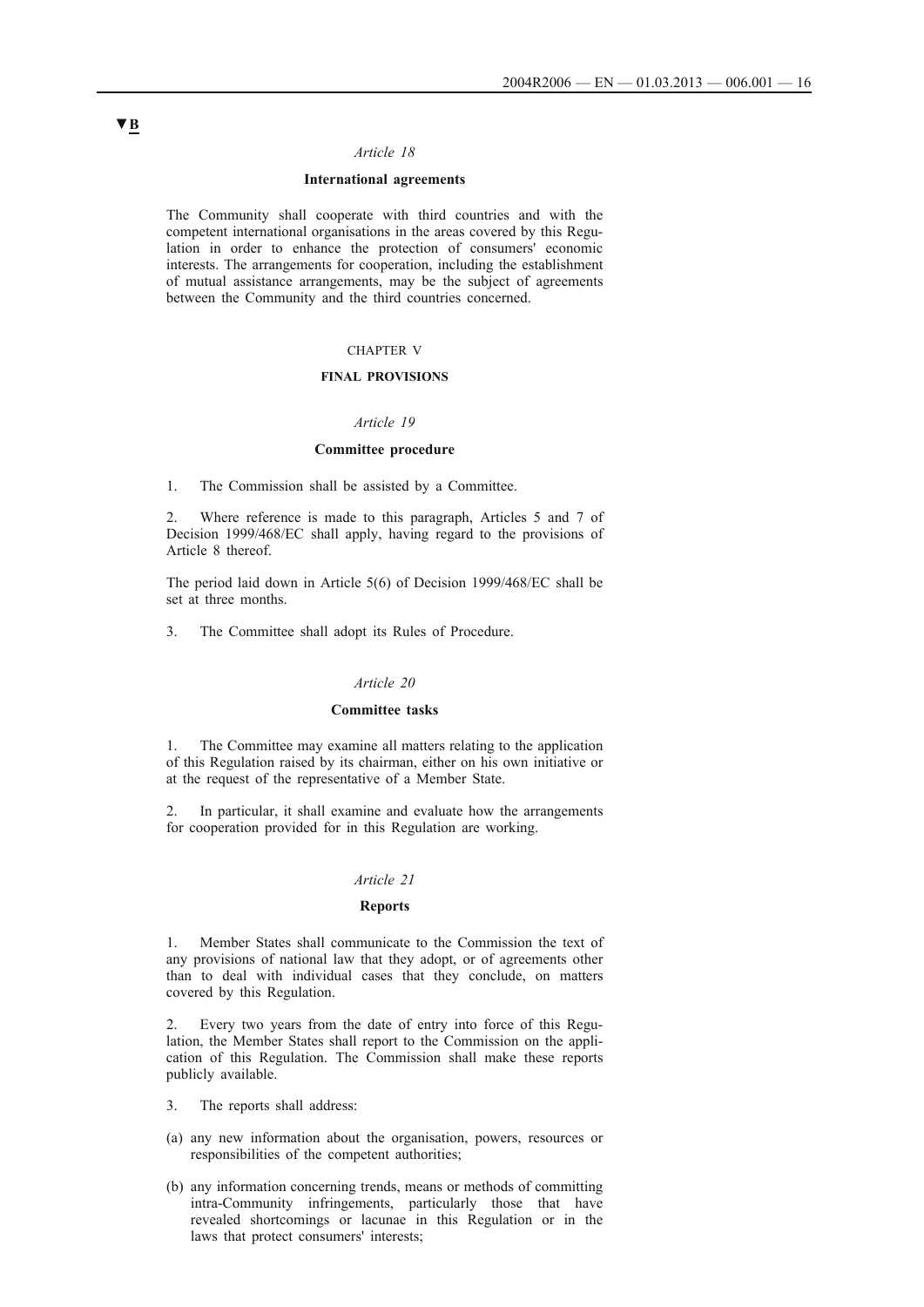- (c) any information on enforcement techniques that have proved their effectiveness;
- (d) summary statistics relating to the activities of competent authorities, such as actions under this Regulation, complaints received, enforcement actions and judgments;
- (e) summaries of significant national interpretative judgments in the laws that protect consumers' interests;
- (f) any other information relevant to the application of this Regulation.

4. The Commission shall submit to the European Parliament and the Council a report on the application of this Regulation on the basis of the reports of the Member States.

## **▼M6**

### *Article 21a*

## **Review**

By 31 December 2014, the Commission shall submit a report to the European Parliament and to the Council which shall assess the effectiveness and operational mechanisms of this Regulation and thoroughly examine the possible inclusion in the Annex of additional laws that protect consumers' interests. The report shall be based on an external evaluation and extended consultation of all relevant stakeholders, and shall be accompanied, where appropriate, by a legislative proposal.

## **▼B**

## *Article 22*

## **Entry into force**

This Regulation shall enter into force on the  $20<sup>th</sup>$  day following its publication in the *Official Journal of the European Union*.

It shall apply from 29 December 2005.

The provisions on mutual assistance set out in Chapters II and III shall apply from 29 December 2006.

This Regulation shall be binding in its entirety and directly applicable in all Member States.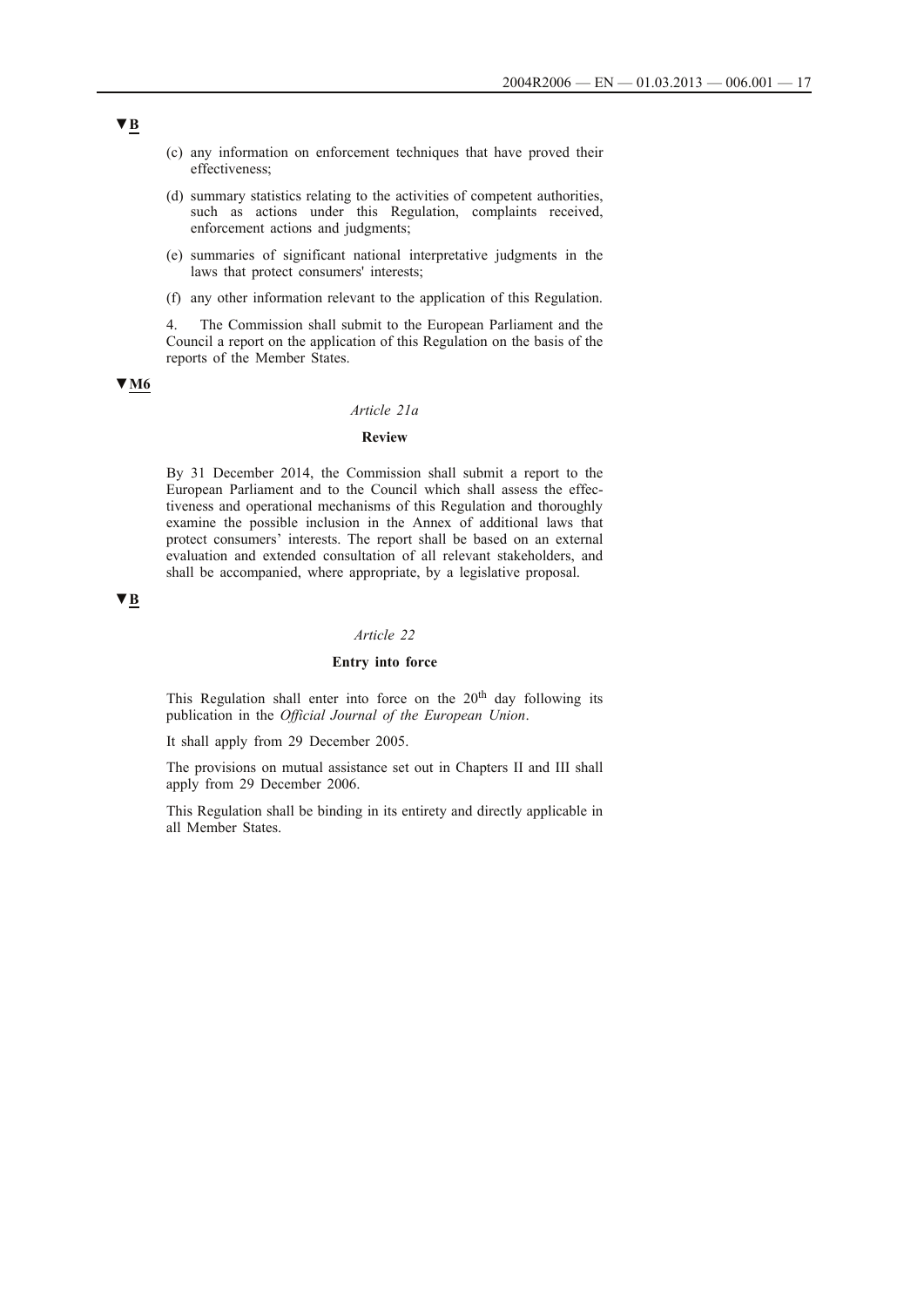#### *ANNEX*

### **Directives and Regulations covered by Article 3(a)** (1)

# **▼M6**

1. Directive 2006/114/EC of the European Parliament and of the Council of 12 December 2006 concerning misleading and comparative advertising (OJ L 376, 27.12.2006, p. 21): Article 1, Article 2(c) and Articles 4 to 8.

### **▼B**

2. Council Directive 85/577/EEC of 20 December 1985 to protect the consumer in respect of contracts negotiated away from business premises (OJ L 372, 31.12.1985, p. 31).

## **▼M6**

- 3. Directive 2008/48/EC of the European Parliament and of the Council of 23 April 2008 on credit agreements for consumers and repealing Council Directive 87/102/EEC (OJ L 133, 22.5.2008, p. 66).
- 4. Directive 2010/13/EU of the European Parliament and of the Council of 10 March 2010 on the coordination of certain provisions laid down by law, regulation or administrative action in Member States concerning the provision of audiovisual media services (Audiovisual Media Services Directive) (OJ L 95, 15.4.2010, p. 1): Articles 9, 10, 11 and Articles 19 to 26.

## **▼B**

5. Council Directive 90/314/EEC of 13 June 1990 on package travel, package holidays and package tours (OJ L 158, 23.6.1990, p. 59).

#### **▼M6**

- 6. Council Directive 93/13/EEC of 5 April 1993 on unfair terms in consumer contracts (OJ L 95, 21.4.1993, p. 29).
- 7. Directive 2008/122/EC of the European Parliament and of the Council of 14 January 2009 on the protection of consumers in respect of certain aspects of timeshare, long-term holiday product, resale and exchange contracts (OJ L 33, 3.2.2009, p. 10).

## **▼B**

8. Directive 97/7/EC of the European Parliament and of the Council of 20 May 1997 on the protection of consumers in respect of distance contracts (OJ L 144, 4.6.1997, p. 19). Directive as amended by Directive 2002/65/EC (OJ L 271, 9.10.2002, p. 16).

## **▼M6** \_\_\_\_\_\_\_\_\_\_

## **▼B**

- 10. Directive 98/6/EC of the European Parliament and of the Council of 16 February 1998 on consumer protection in the indication of the prices of products offered to consumers (OJ L 80, 18.3.1998, p. 27).
- 11. Directive 1999/44/EC of the European Parliament and of the Council of 25 May 1999 on certain aspects of the sale of consumer goods and associated guarantees (OJ L 171, 7.7.1999, p. 12).
- 12. Directive 2000/31/EC of the European Parliament and of the Council of 8 June 2000 on certain legal aspects of information society services, in particular electronic commerce, in the Internal Market (Directive on electronic commerce) (OJ L 178, 17.7.2000 p. 1).

<sup>(1)</sup> **►M6** Directives Nos 6, 8 and 13 contain specific provisions. ◄